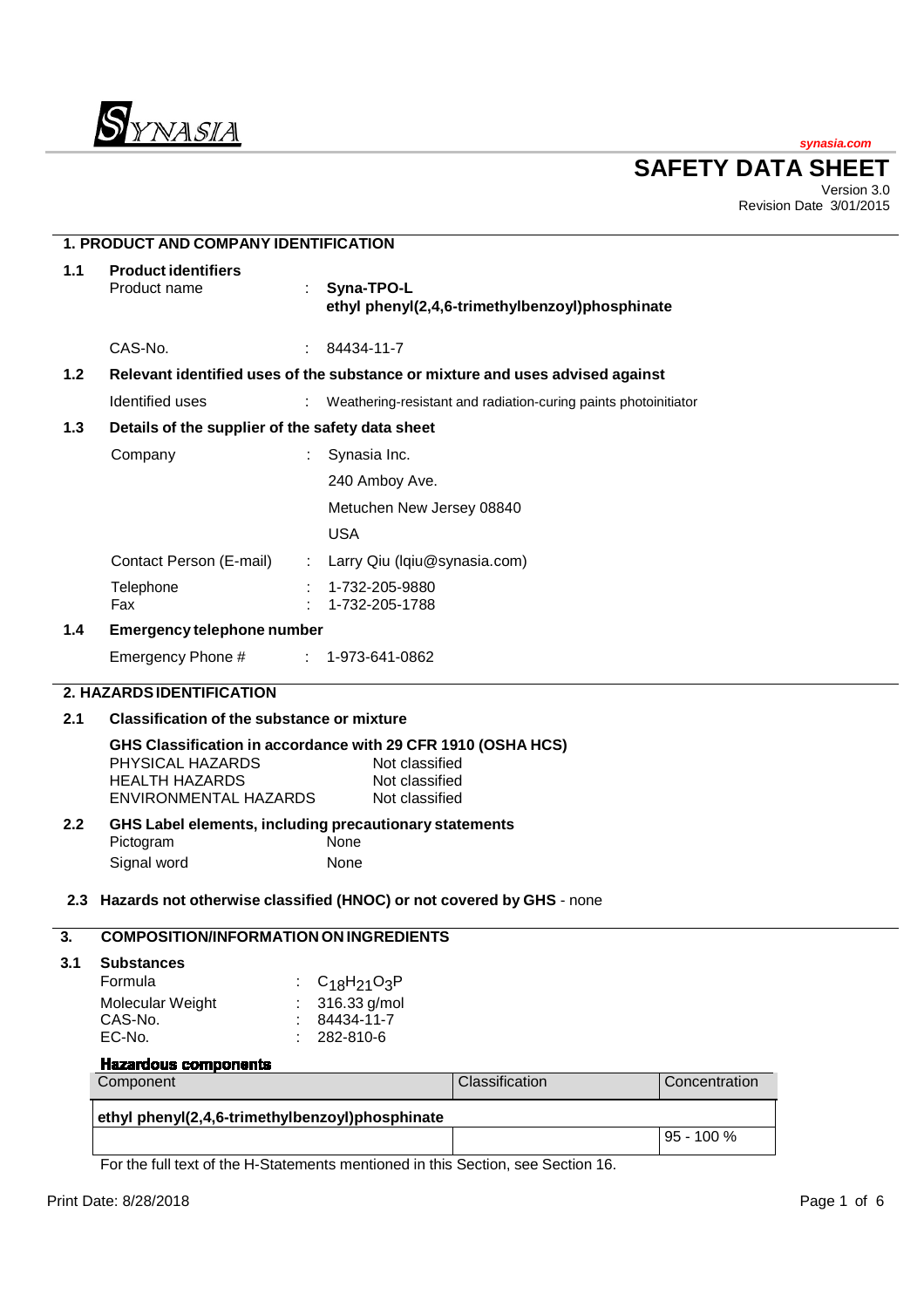# **4. FIRST AID MEASURES**

#### **4.1 Description of first aid measures**

#### **General advice**

Remove contaminated clothing. Consult a physician. Show this safety data sheet to the doctor in attendance.

#### **If inhaled**

If breathed in, move person into fresh air. If not breathing, give artificial respiration. Consult a physician.

# **In case of skin contact**

Wash off with soap and plenty of water. If irritation develops, consult a physician.

#### **In case of eye contact**

FlushWash affected eyes for at least 15 minutes under running water with eyelids held open as a precaution.

#### **If swallowed**

Never give anything by mouth to an unconscious person. Rinse mouth with water. Consult a physician.

# **4.2 Most important symptoms and effects, both acute and delayed** The most important known symptoms and effects are described in the labelling (see section 2.2) and/or in section 11

#### **4.3 Indication of any immediate medical attention and special treatment needed** no data available

# **5. FIREFIGHTING MEASURES**

# **5.1 Extinguishing media**

# **Suitable extinguishing media**

Use water spray, dry extinguishing media, foam.

**5.2 Special hazards arising from the substance or mixture** Carbon oxides, nitrogen oxides (NOx)

# **5.3 Advice for firefighters**

Wear self contained breathing apparatus for fire fighting if necessary.

# **5.4 Further information**

no data available

# **6. ACCIDENTAL RELEASE MEASURES**

# **6.1 Personal precautions, protective equipment and emergency procedures**

Use personal protective equipment. Avoid breathing vapours, mist or gas. Ensure adequate ventilation. For personal protection see section 8.

# **6.2 Environmental precautions**

Prevent further leakage or spillage if safe to do so. Do not let product enter drains. Discharge into the environment must be avoided.

# **6.3 Methods and materials for containment and cleaning up** Soak up with inert absorbent material and dispose of as hazardous waste. Keep in suitable, closed containers for disposal.

# **6.4 Reference to other sections**

For disposal see section 13.

# **7. HANDLING AND STORAGE**

# **7.1 Precautions for safe handling** Avoid contact with skin and eyes. Avoid inhalation of vapour or mist. Keep away from sources of ignition - No smoking. For precautions see section 2.2.

# **7.2 Conditions for safe storage, including any incompatibilities**

Keep container tightly closed in a dry and well-ventilated place. Containers which are opened must be carefully resealed and kept upright to prevent leakage.

Store in a light-impervious container. Protect contents from the effects of light.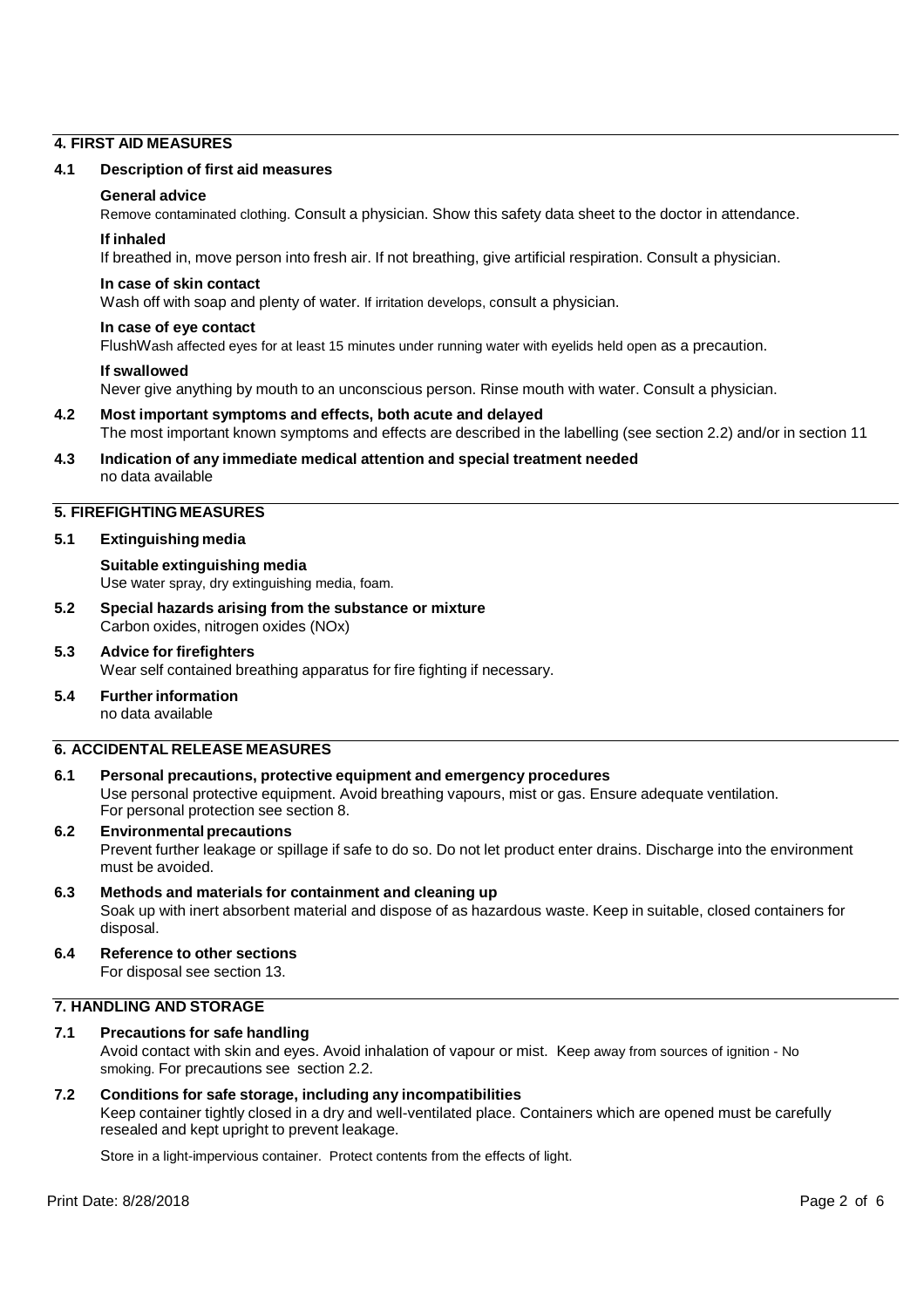### **7.3 Specific end use(s)**

Apart from the uses mentioned in section 1.2 no other specific uses are stipulated

# **8. EXPOSURE CONTROLS/PERSONAL PROTECTION**

#### **8.1 Control parameters**

**Components with workplace control parameters** Provide local exhaust ventilation to control vapours/mists.

#### **8.2 Exposure controls**

#### **Appropriate engineering controls**

Handle in accordance with good industrial hygiene and safety practice. Wash hands before breaks and at the end of workday.

#### **Personal protective equipment**

#### **Eye/face protection**

Face shield and safety glasses. Use equipment for eye protection tested and approved under appropriate government standards such as NIOSH (US) or EN 166(EU).

#### **Skin protection**

Handle with gloves. Gloves must be inspected prior to use. Use proper glove removal technique (without touching glove's outer surface) to avoid skin contact with this product. Dispose of contaminated gloves after use in accordance with applicable laws and good laboratory practices. Wash and dry hands.

#### **Body Protection**

Complete suit protecting against chemicals, the type of protective equipment must be selected according to the concentration and amount of the dangerous substance at the specific workplace.

#### **Respiratory protection**

Where risk assessment shows air-purifying respirators are appropriate use a full-face respirator with multipurpose combination (US) or type ABEK (EN 14387) respirator cartridges as a backup to engineering controls. If the respirator is the sole means of protection, use a full-face supplied air respirator. Use respirators and components tested and approved under appropriate government standards such as NIOSH (US) or CEN (EU).

#### **Control of environmental exposure**

Prevent further leakage or spillage if safe to do so. Do not let product enter drains. Discharge into the environment must be avoided.

# **9. PHYSICAL AND CHEMICAL PROPERTIES**

#### **9.1 Information on basic physical and chemical properties**

| a) | Appearance                                         | Form: Viscous liquid<br>Colour: Yellow         |
|----|----------------------------------------------------|------------------------------------------------|
| b) | Odour                                              | Faint specific odour                           |
| C) | <b>Odour Threshold</b>                             | no data available                              |
| d) | рH                                                 | $5 - 7$                                        |
| e) | Melting point/freezing<br>point                    | Freezing point/ range: Approx. 16 °C (60.8 °F) |
| f) | Initial boiling point and<br>boiling range         | Approx. 300 °C (572 °F)                        |
| g) | Flash point                                        | 144 °C (291.2 °F) @ 101.325 kPa                |
| h) | Evapouration rate                                  | no data available                              |
| i) | Flammability (solid, gas)                          | no data available                              |
| j) | Upper/lower<br>flammability or<br>explosive limits | no data available                              |
| k) | Vapour pressure                                    | 0 - 0.016 Pa @ 20 - 50 °C(68-122 °F)           |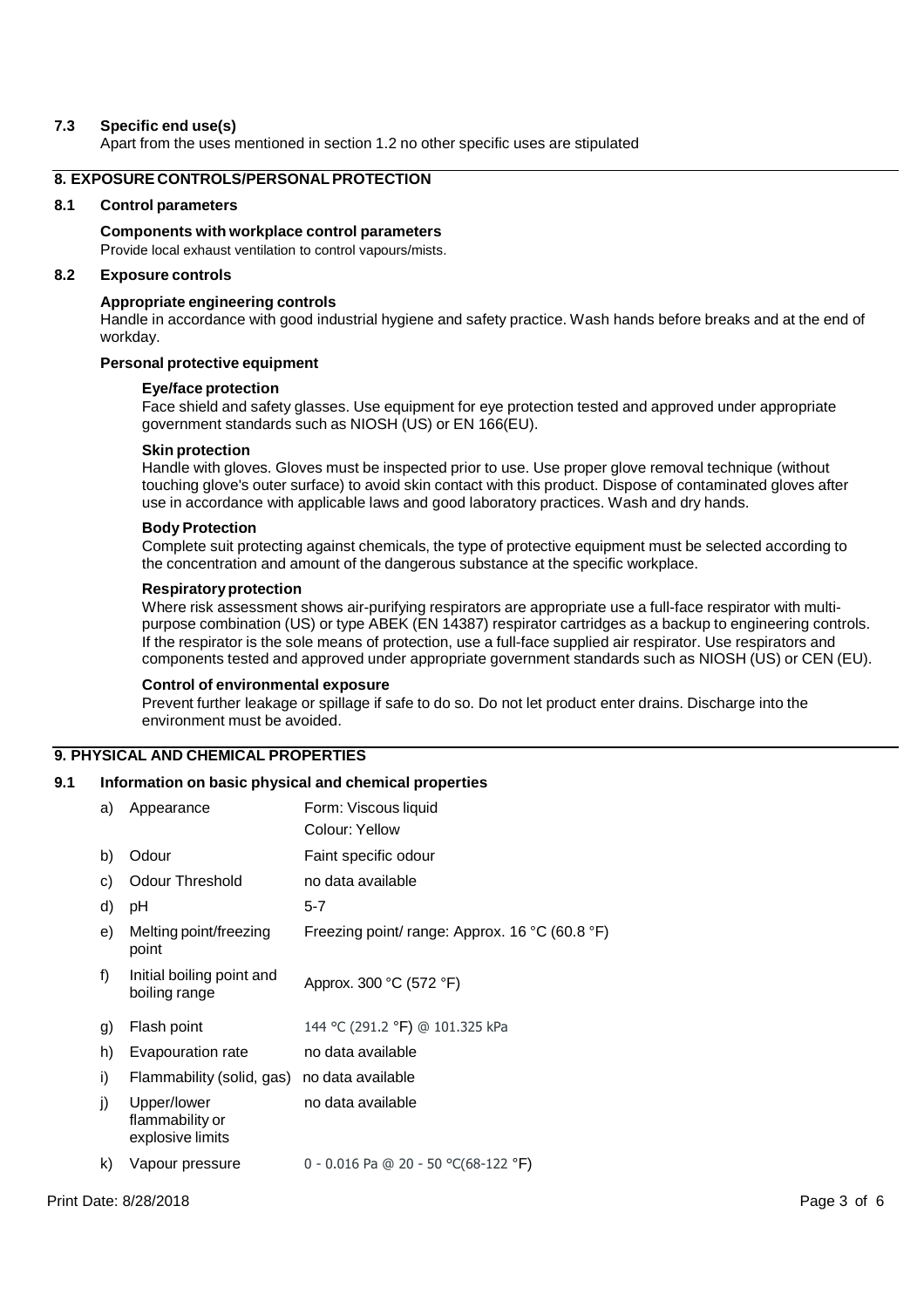|      | $\vert$                                                                   | Vapour density                                                                                                                                                             | no data available                        |             |  |  |  |
|------|---------------------------------------------------------------------------|----------------------------------------------------------------------------------------------------------------------------------------------------------------------------|------------------------------------------|-------------|--|--|--|
|      | m)                                                                        | Relative density                                                                                                                                                           | 1.1328 g/cm3 at 25 °C (77 °F)            |             |  |  |  |
|      | n)                                                                        | Water solubility                                                                                                                                                           | 35 mg/L @ 20 °C (68 °F) and pH 3.2 - 4.3 |             |  |  |  |
|      | O()                                                                       | Partition coefficient: n-<br>octanol/water                                                                                                                                 | log Pow: 2.91 @ 25 °C (77 °F) and pH 4.4 |             |  |  |  |
|      | p)                                                                        | Auto-ignition<br>temperature                                                                                                                                               | 423 °C (793.4 °F @ 101.325 kPa           |             |  |  |  |
|      | q)                                                                        | Decomposition<br>temperature                                                                                                                                               | no data available                        |             |  |  |  |
|      | r)                                                                        | Viscosity, dynamic:                                                                                                                                                        | Approx. 800 mPa.s at 23 °C (73.4 °F)     |             |  |  |  |
|      | S)                                                                        | <b>Explosive properties</b>                                                                                                                                                | no data available                        |             |  |  |  |
|      | t)                                                                        | Oxidizing properties                                                                                                                                                       | no data available                        |             |  |  |  |
| 9.2  |                                                                           | Other safety information<br>no data available                                                                                                                              |                                          |             |  |  |  |
|      |                                                                           | <b>10. STABILITY AND REACTIVITY</b>                                                                                                                                        |                                          |             |  |  |  |
| 10.1 |                                                                           | <b>Reactivity</b><br>no data available                                                                                                                                     |                                          |             |  |  |  |
| 10.2 | <b>Chemical stability</b><br>Stable under recommended storage conditions. |                                                                                                                                                                            |                                          |             |  |  |  |
| 10.3 | Possibility of hazardous reactions<br>no data available                   |                                                                                                                                                                            |                                          |             |  |  |  |
| 10.4 |                                                                           | <b>Conditions to avoid</b><br>no data available.                                                                                                                           |                                          |             |  |  |  |
| 10.5 |                                                                           | Incompatible materials<br>no data available                                                                                                                                |                                          |             |  |  |  |
| 10.6 |                                                                           | <b>Hazardous decomposition products</b><br>Other decomposition products - no data available<br>In the event of fire: see section 5<br><b>11. TOXICOLOGICAL INFORMATION</b> |                                          |             |  |  |  |
| 11.1 |                                                                           | Information on toxicological effects                                                                                                                                       |                                          |             |  |  |  |
|      |                                                                           | <b>Acute toxicity</b><br>LD50 Oral - rat - male and female - > 2,000 mg/kg<br>(OECD Test Guideline 401)                                                                    |                                          |             |  |  |  |
|      |                                                                           | Inhalation: no data available                                                                                                                                              |                                          |             |  |  |  |
|      |                                                                           | Dermal: no data available                                                                                                                                                  |                                          |             |  |  |  |
|      |                                                                           | no data available                                                                                                                                                          |                                          |             |  |  |  |
|      |                                                                           | <b>Skin corrosion/irritation</b><br>Skin - rabbit<br><b>Result: Non-irritant</b><br>Method: Draize test                                                                    |                                          |             |  |  |  |
|      |                                                                           | Serious eye damage/eye irritation<br>Eye - rabbit<br><b>Result: Non-irritant</b><br>Method: Draize test                                                                    |                                          |             |  |  |  |
|      |                                                                           | Respiratory or skin sensitisation<br>no data available                                                                                                                     |                                          |             |  |  |  |
|      |                                                                           | Germ cell mutagenicity<br>no data available                                                                                                                                |                                          |             |  |  |  |
|      |                                                                           | Print Date: 8/28/2018                                                                                                                                                      |                                          | Page 4 of 6 |  |  |  |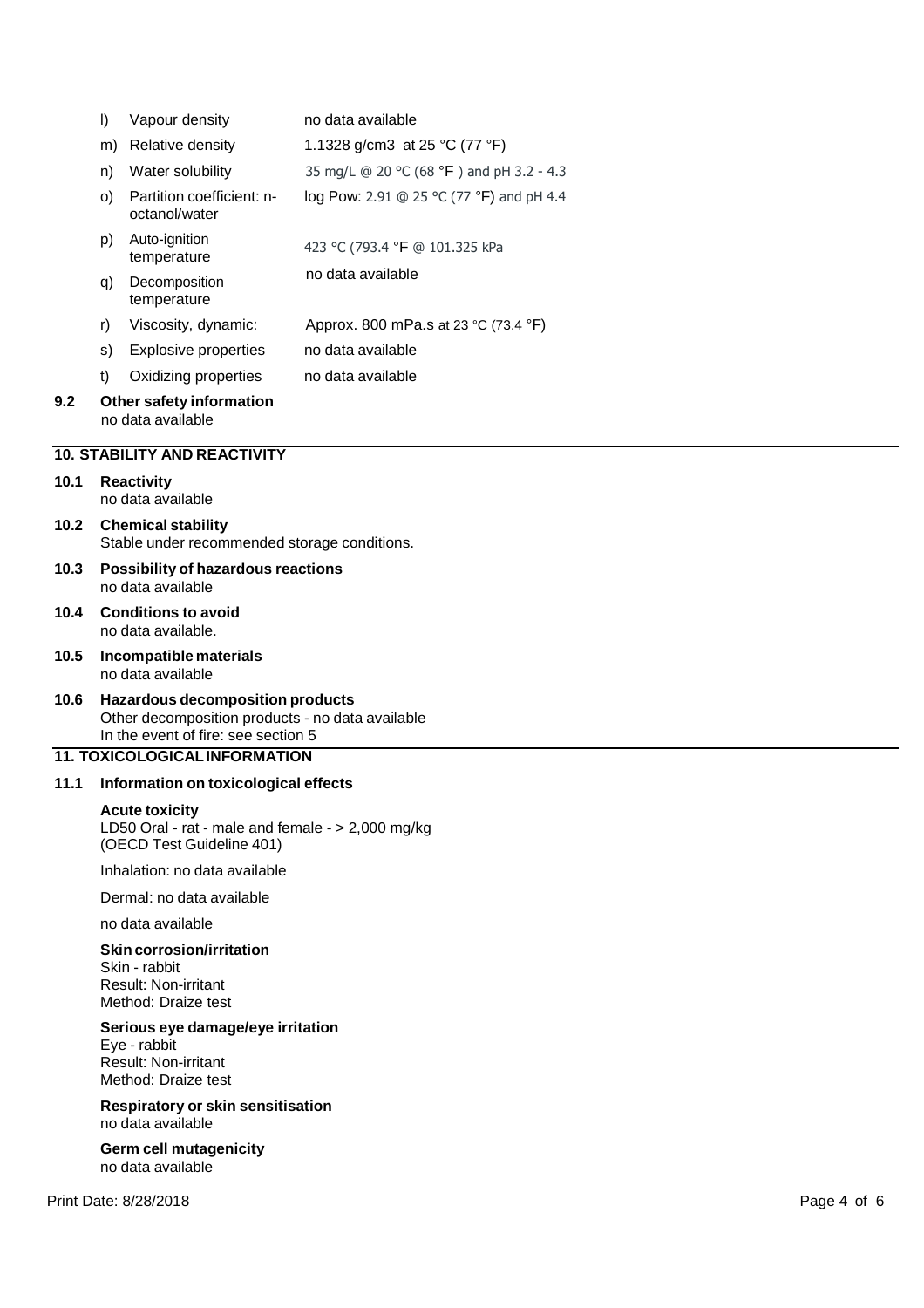# **Carcinogenicity**

- IARC: No component of this product present at levels greater than or equal to 0.1% is identified as probable, possible or confirmed human carcinogen by IARC.
- ACGIH: No component of this product present at levels greater than or equal to 0.1% is identified as a carcinogen or potential carcinogen by ACGIH.
- NTP: No component of this product present at levels greater than or equal to 0.1% is identified as a known or anticipated carcinogen by NTP.
- OSHA: No component of this product present at levels greater than or equal to 0.1% is identified as a carcinogen or potential carcinogen by OSHA.

#### **Reproductive toxicity**

no data available

**Specific target organ toxicity - single exposure** no data available

**Specific target organ toxicity - repeated exposure** no data available

**Aspiration hazard**

no data available

**Additional Information**

no data available

### RTECS: Not available

Virtually nontoxic after a single ingestion. Inhalation-risk test (IRT): No mortality within 7 hours as shown in animal studies. The inhalation of a highly saturated vapor-air mixture represents no acute hazard.

To the best of our knowledge, the chemical, physical, and toxicological properties have not been thoroughly investigated.

#### **12. ECOLOGICAL INFORMATION**

#### **12.1 Toxicity**

no data available

- **12.2 Persistence and degradability** no data available
- **12.3 Bioaccumulative potential** no data available
- **12.4 Mobility in soil** no data available

# **12.5 Results of PBT and vPvB assessment** PBT/vPvB assessment not available as chemical safety assessment not required/not conducted

#### **12.6 Other adverse effects**

An environmental hazard cannot be excluded in the event of unprofessional handling or disposal. Toxic to aquatic life with long lasting effects.

# **13. DISPOSAL CONSIDERATIONS**

#### **13.1 Waste treatment methods**

#### **Product**

Offer surplus and non-recyclable solutions to a licensed disposal company.

# **Contaminated packaging**

Dispose of as unused product.

# **14. TRANSPORT INFORMATION**